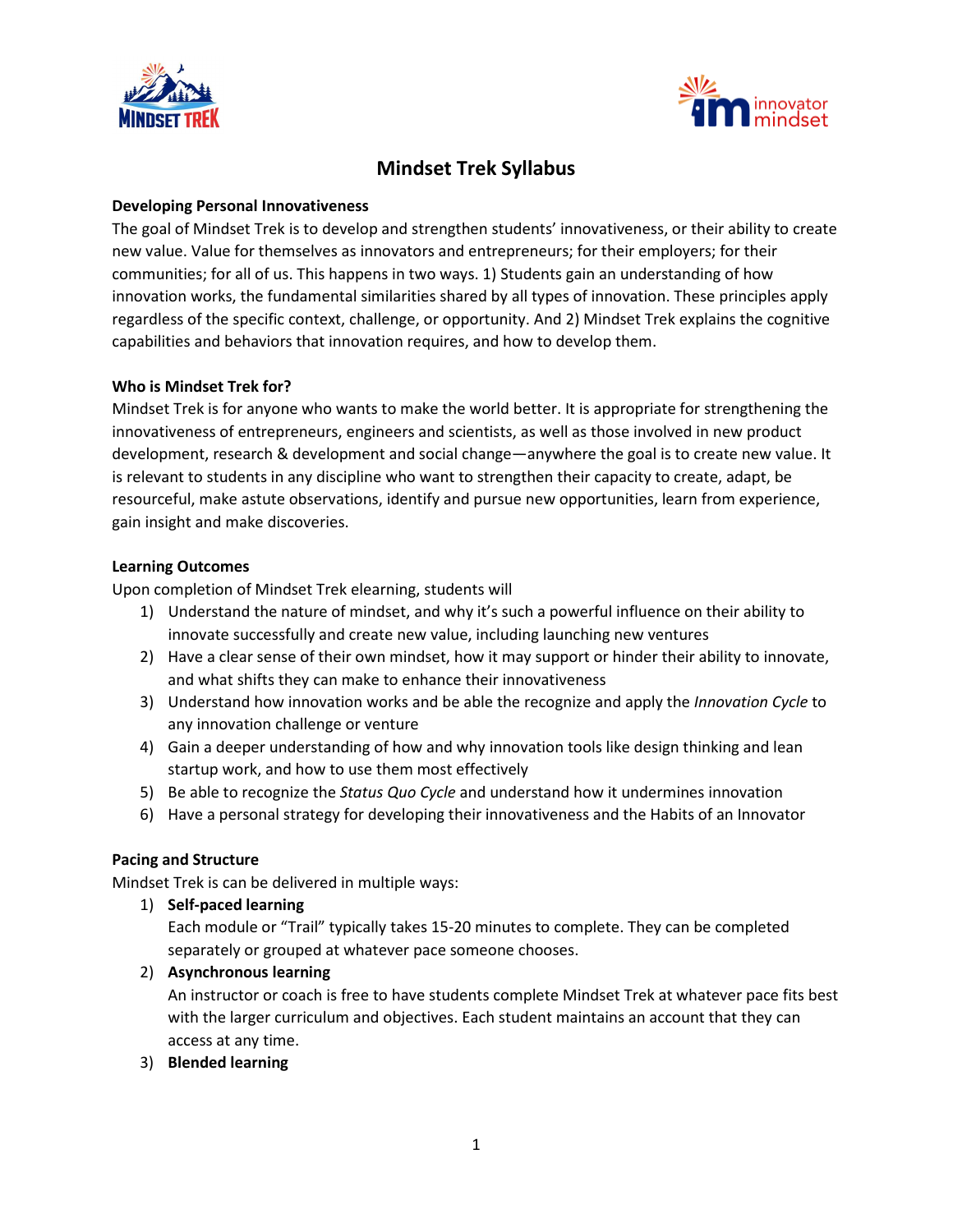



Optional instructor-led exercises can be delivered in a traditional classroom or online, to further illustrate key concepts, provide engaging student experiences, and link the material to other innovation-related content, tools and processes.

#### **IM Assessment**

Mindset Trek elearning incorporates the Innovator Mindset® assessment, to provide students with detailed personalized feedback on their current mindset and guidance on how to enhance it. They then have an opportunity to retake the assessment to gauge their progress in making appropriate shifts. Innovator Mindset® is based on rigorous psychometric research. It has been validated and applied with groups that include scientists, engineers, product developers, IT professionals, executives, entrepreneurs, and many other diverse roles and professions in a wide range of sectors, including forprofit, non-profit and government.

#### **Shifting Mindset**

Mindset is a term that gets used a lot, often without a clear definition. Innovator Mindset is based on the concept of mindset as developed and extensively researched by Stanford Educational Psychologist Carol Dweck. She defines mindset as our "implicit theories." It is our theories about how the world works, but they are implicit because we so often hold them subconsciously. So, they are frequently unexamined. These hidden assumptions can profoundly impact how we understand things, what we value and how we behave.

Mindset Trek uses the Innovator Mindset® assessment to reveal students' mindset to them. So those unconscious assumptions become conscious choices. This gives students control over their mindset and the ability to reshape it in whatever way they choose—a powerful strategy for personal development. That self-awareness, combined with an understanding of what mindset is optimal for innovation, is what enables students to shift to a more innovation-friendly mindset—and gain the capabilities of world class innovators.

#### **Innovator Mindset vs. Entrepreneurial Mindset**

While there is no one agreed definition of an entrepreneurial mindset, it is generally thought to include such things as a bias for action, a sense that one controls one's own fate, openness to new ideas, a tendency to see problems as opportunities rather than obstacles; and a desire to lead change, seek out new opportunities, and create new value for themselves and others. While these characteristics are widely observed among entrepreneurs and make sense intuitively, they have not been found to be strongly *predictive* of new venture *success*. They don't do a good job of *distinguishing* between those entrepreneurs who perform exceptionally well and those less effective.

An Innovator Mindset, as it is described and measured here, shares many if not all those characteristics. Furthermore, having a strong innovator mindset is associated with exception innovation performance among entrepreneurs (35x profits, 70x revenues, 10x jobs created). It appears that it may be the "secret sauce" that enables exceptional entrepreneurial (and other innovation) outcomes. Innovativeness is treated here as the central capability that innovation and entrepreneurship require.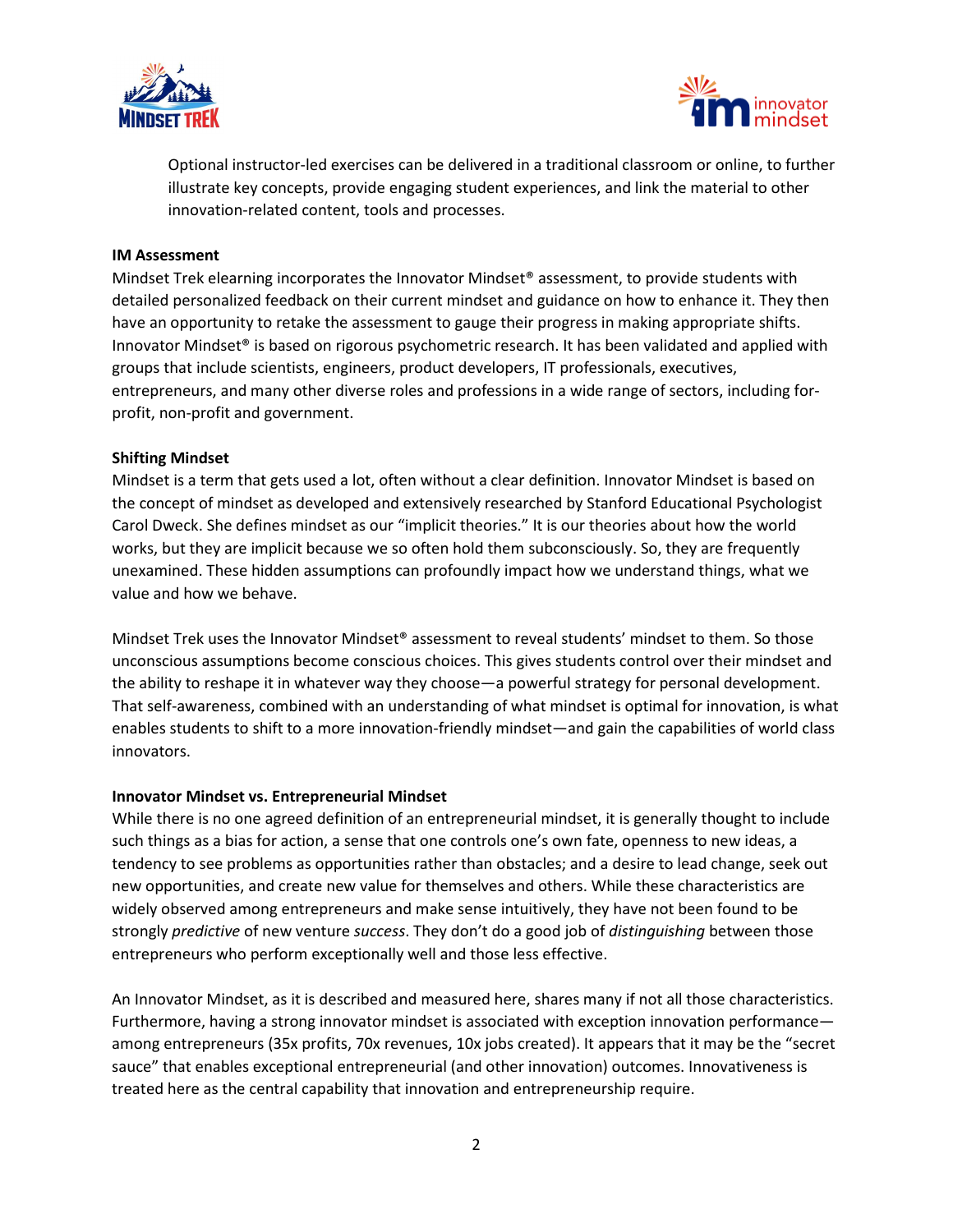



## **Exercises**

The optional Innovator Mindset instructor-led exercises were originally intended for use in a live classroom, but many of them can be adapted for use online. They are designed to give students a relevant personal experience that is revealing and memorable, while reinforcing the elearning content. Most exercises take no more than 10-15 minutes, so they can be used as engaging icebreakers or segues into related topics and innovation tools. The outline below provides specific suggested exercises for elearning segments. The exercise instructions also indicate where they best fit.

## **Complementing Innovation Tools**

Innovator mindset is based on the premise that there is a common pattern to all forms of innovation, whether that occurs in nature, the sciences, technological development, new busines ventures or positive social change—anywhere new value is created. This pattern or *Innovation Cycle* is the core dynamic that drives innovation tools like design thinking, lean startup and creative problem solving, among others. As students learn to recognize and apply this Innovation Cycle, they gain a more robust understanding of how these tools work, why they are effective, and how to apply them. They also learn how to select appropriate tools for specific innovation challenges.

When students are introduced to these broader innovation concepts, they can apply innovation tools more proficiently. Using those tools then becomes practice and reinforcement for the *Habits of an Innovator,* that drive the Innovation Cycle. Students also gain a broader understanding of innovation that can be transferred to other contexts, challenges and opportunities.

A learning sequence that integrates mindset and tools might be:

- 1) Learn about the Innovation Cycle and its Phases
- 2) Learn the key steps (or a specific task) in an innovation tool, like Lean Startup
- 3) Determine how those steps map onto the Innovation Cycle
- 4) Explore the important distinctions and Habits of an Innovator, for that Phase of the Innovation Cycle, as they relate to that task
- 5) Have students discuss how they will complete that task in a way that follows and supports the Innovation Cycle.
- 6) Upon completion of that task, have students explain how that has followed the Innovation Cycle, and propels them further around that cycle.

This sequence can be repeated for multiple innovation tools, noting how each of those tools applies in the corresponding Phases of the Innovation Cycle, and where alternative tools may be appropriate. The exercise *Tools of an Innovator* maps many commonly used innovation strategies onto the Innovation Cycle. This exercise, or portions of it, can be used to transition between elearning content and those innovation tools.

## **Coaching and Mentoring**

Innovator Mindset® provides an excellent framework for coaching entrepreneurs and other innovators. Mindset Trek makes that easier by explaining key concepts and delivering personal feedback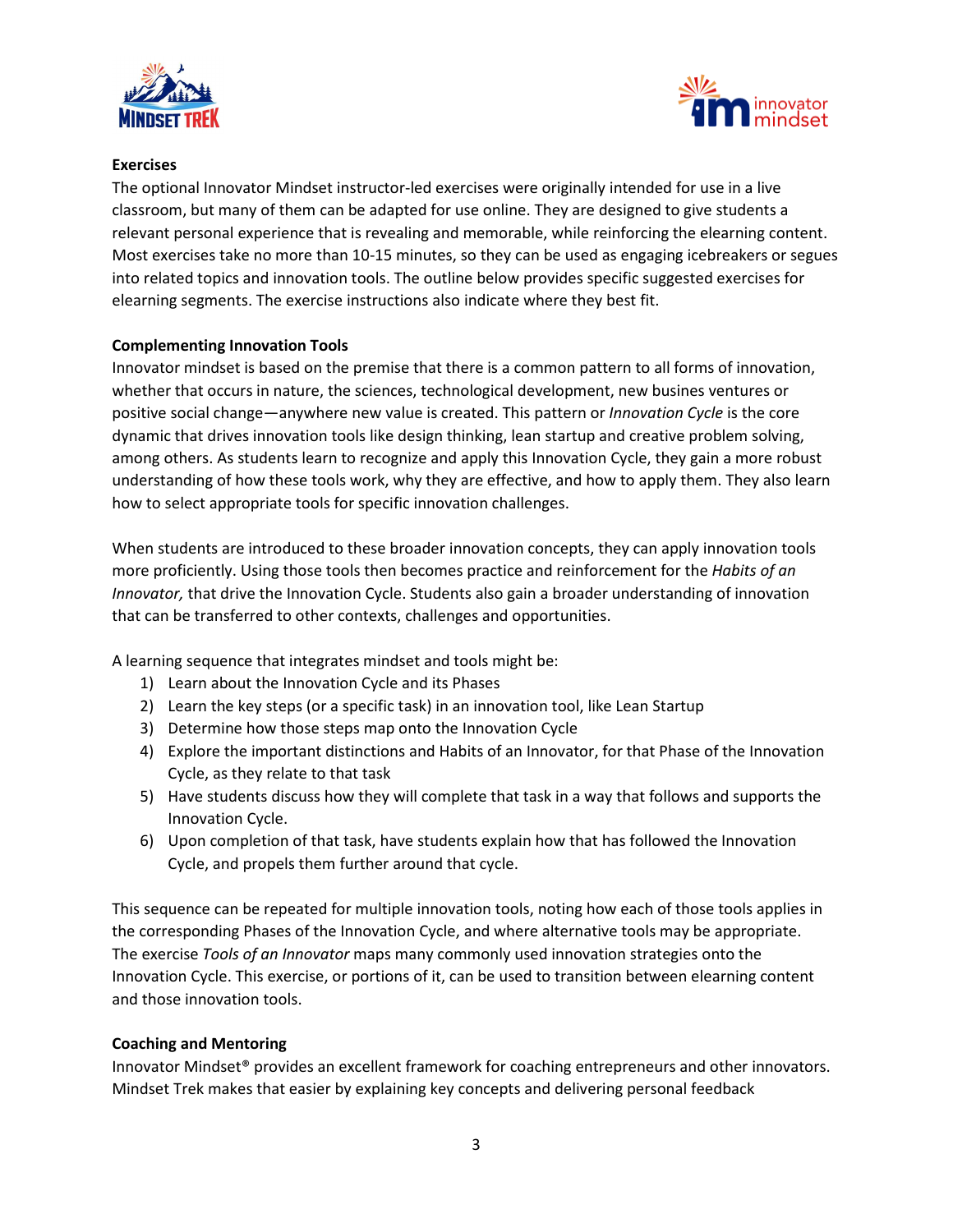



asynchronously. Coaches and mentors are then free to focus on personal development strategies that apply that feedback to the unique innovation challenges and opportunities that someone may be facing.

### **Grading**

Where grading is appropriate, it should be based on completion and mastery of the Mindset Trek content. The exercises and quizzes students are given are designed to confirm mastery of that material before they move on.

Instructors should *not* grade students based on their Innovator Mindset scores. Improving those scores is one goal of this program, and a measure of its effectiveness. But it's important not to create perverse incentives. To become effective innovators, students need to be motivated to seek genuine feedback that is not always complimentary but that helps them improve. When they feel a need to achieve the highest score that they can, this is compromised.

#### **Research**

Innovator Mindset® collects data from Mindset Trek for research purposes, possible publication and to enhance this offering. This data is kept confidential and no personally identifiable information is made public without the permission of the subject(s) of that data. This is disclosed in the [Terms of Use and](https://innovatormindset.com/terms-and-conditions/)  [Privacy Policy](https://innovatormindset.com/terms-and-conditions/) on the Innovator Mindset website. Everyone who takes the Innovator Mindset assessment or Mindset Trek is prompted to read and consent to these policies.

#### **Badges**

Students who complete Mindset Trek are awarded a badge documenting that accomplishment, that they can add to their portfolio to share with employers, investors or others who may be interested.

## **Accessibility**

Innovator Mindset is committed to providing equitable access to learning opportunities for all students. Mindset Trek has been designed and created with accessibility in mind. All videos are open or closed captioned, and other content is intended to be screen-reader friendly. We hope to soon have nonmouse (keyboard) navigation available throughout.

If any student or instructor has concerns or suggestions regarding accessibility, please contact us at [info@InnovatorMindset.com.](mailto:info@InnovatorMindset.com) Where possible, we will make accommodations, and prioritize improved accessibility in future updates.

Please direct any questions, comments or suggestions regarding Mindset Trek to

[Info@InnovatorMindset.com](mailto:Info@InnovatorMindset.com)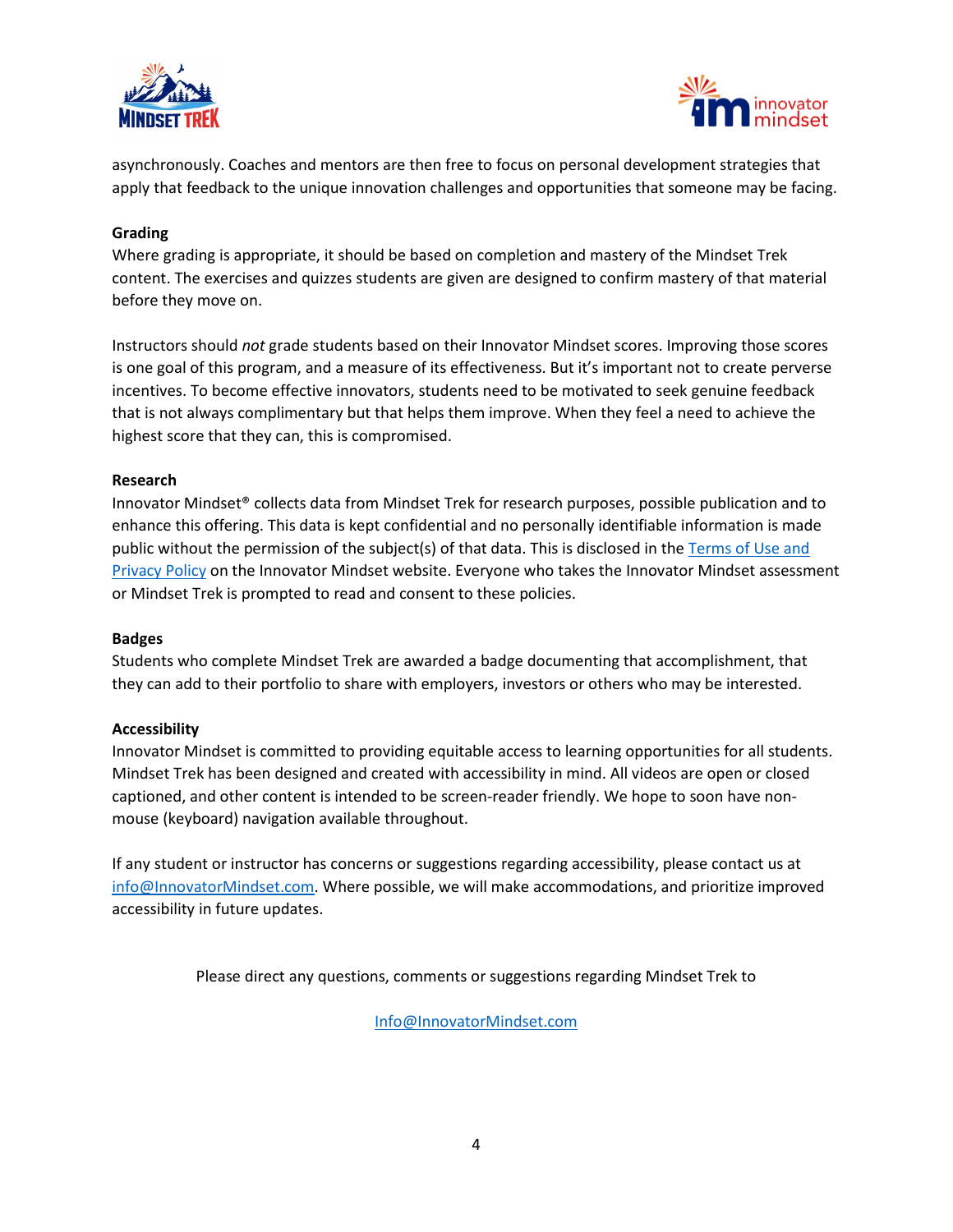



| <b>Mindset Trek Elearning Course Outline</b>                       |                                                             |                                                                                                                  |
|--------------------------------------------------------------------|-------------------------------------------------------------|------------------------------------------------------------------------------------------------------------------|
| <b>Activity</b>                                                    | <b>Description</b>                                          | <b>Learning Objectives</b>                                                                                       |
|                                                                    |                                                             |                                                                                                                  |
| <b>Trail One: The Innovator's Journey</b>                          | Course overview and benefits                                | Understand what to expect from this program,<br>including its overall objectives and benefits, and               |
| Video: Generic Introduction for<br>Innovators<br>4:22              | Introduction for all types of innovators<br>in all contexts | how a mindset approach differs from traditional<br>knowledge-centered instruction                                |
| <b>OR</b>                                                          | Introduction and benefits for                               |                                                                                                                  |
| Video: Introduction for Entrepreneurs<br>6:16                      | entrepreneurs and aspiring<br>entrepreneurs                 |                                                                                                                  |
| Exercise: Describe yourself                                        | Selecting from a list of possible self-<br>descriptors      | Prompt students to reflect on their motivations<br>and context for developing their innovativeness               |
| Reflections                                                        | Journaling self-reflections                                 | Prompt students to explore their curiosity and<br>begin journaling-one of the habits of successful<br>innovators |
|                                                                    |                                                             |                                                                                                                  |
| <b>Trail Two: What is Mindset?</b>                                 | Description and examples of mindset                         | Understand how mindset is defined in this<br>context, what it is and is not                                      |
| Video: What is Mindset?<br>6:54                                    |                                                             |                                                                                                                  |
| Exercise: Personality, Skillset, Mindset                           | Sorting personal descriptors into<br>different categories   | Understand how mindset differs from<br>knowledge, skills and personality                                         |
| Trail 2 Review Quiz                                                | True/False                                                  | Check for comprehension and mastery                                                                              |
| Reflections                                                        | Journaling self-reflections                                 | Prompt students to consider what assumptions<br>they may be making                                               |
| <b>Optional Instructor-led Exercise:</b><br><b>Spinning Dancer</b> | Visual illustration of mindset and how it<br>works          | Appreciate the subtle yet profound impact that<br>mindset has on how we perceive things                          |

# 5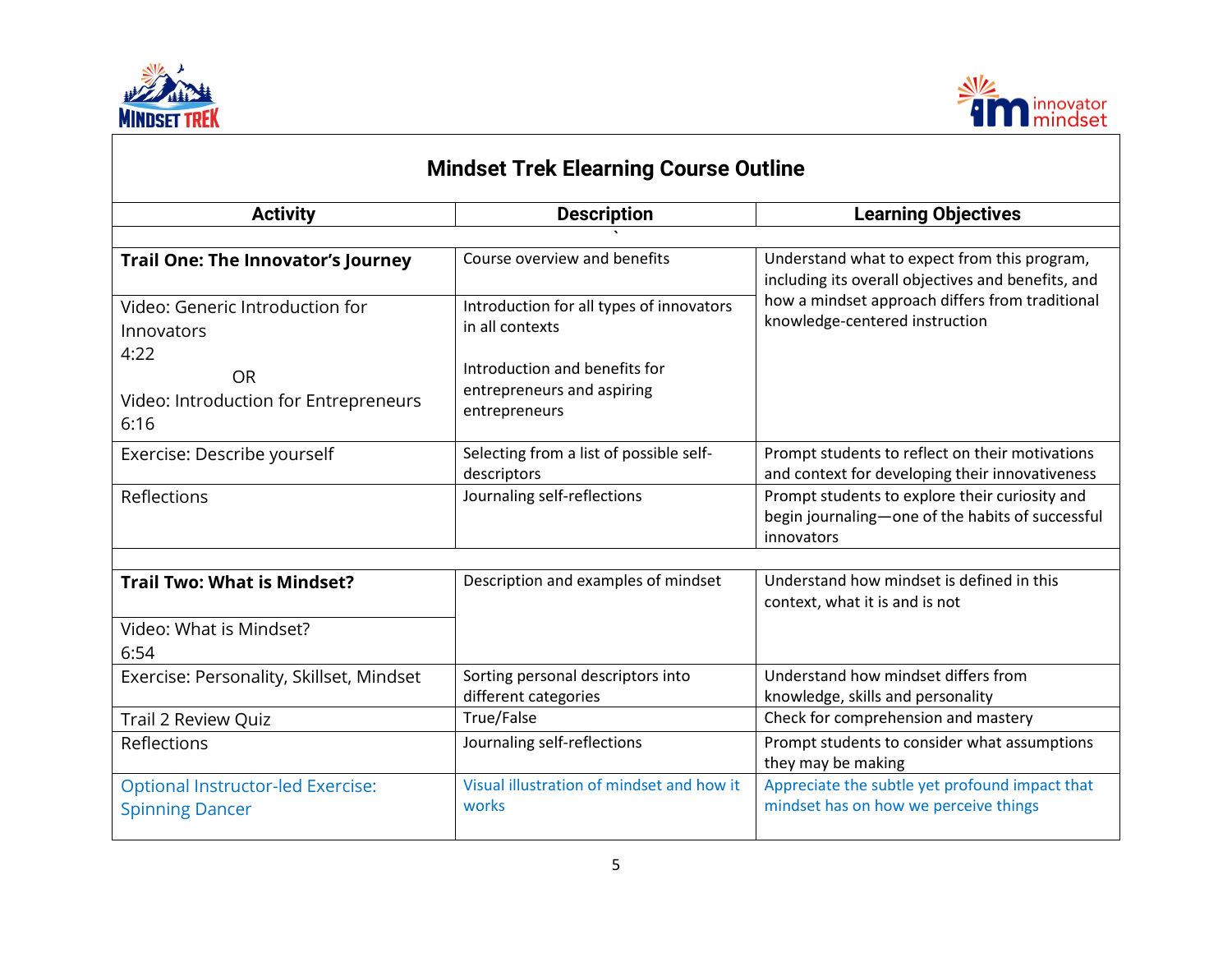



| <b>Activity</b>                                                                        | <b>Description</b>                                                                                                                      | <b>Learning Objectives</b>                                                                                                                                                        |
|----------------------------------------------------------------------------------------|-----------------------------------------------------------------------------------------------------------------------------------------|-----------------------------------------------------------------------------------------------------------------------------------------------------------------------------------|
|                                                                                        |                                                                                                                                         |                                                                                                                                                                                   |
| <b>Trail Three: Why Mindset Matters</b><br>Video: Innovator Mindset Research<br>6:30   | Explanation of the body of research<br>behind Innovator Mindset                                                                         | Understand what the research says about the<br>impact of mindset, and its importance for<br>entrepreneurs and other innovators                                                    |
| <b>Trail 3 Review Quiz</b>                                                             | Multiple choice items about Innovator<br>Mindset research                                                                               | Check for comprehension and mastery of the<br>research content                                                                                                                    |
| Reflections                                                                            | Journaling self-reflections                                                                                                             | Prompt students to recall key insights about<br>innovativeness and note any questions they may<br>have                                                                            |
| Activity: Innovator Mindset Assessment                                                 | Taking the innovator mindset online<br>assessment                                                                                       | Determine student's current mindset and enable<br>personalized feedback on how to enhance that<br>mindset                                                                         |
| Optional Instructor-led Exercise: Theory<br>of Intelligence                            | Taking Dweck's Growth vs. Fixed<br>mindset assessment                                                                                   | Appreciate how mindset works, its theoretical<br>foundations, and understand Growth vs. Fixed<br>mindsets and how they differ from the<br>distinctions that impact innovativeness |
|                                                                                        |                                                                                                                                         |                                                                                                                                                                                   |
| <b>Trail Four: Innovativeness Explained</b><br>Video: Innovativeness Explained<br>5:35 | Explanation of how innovation and<br>innovativeness are defined in this<br>context, and how innovativeness is<br>innate yet developable | Understand the fundamental similarity among all<br>types of innovation, and why developing<br>innovativeness often means getting out of our<br>own way                            |
| Trail 4 Review Quiz                                                                    | True / False Quiz                                                                                                                       | Check for comprehension and mastery of the<br>concepts of innovation and innovativeness                                                                                           |
| Reflections                                                                            | Journaling self-reflections                                                                                                             | Prompt students to recall when they have been<br>innovative and have created value                                                                                                |
| <b>Optional Instructor-led Exercise:</b><br>Cahoots                                    | Using a children's guessing game to<br>illustrate how we naturally innovate                                                             | Prompt students to recognize their innate ability<br>to innovate, how automatic it can be, yet how<br>they so often undermine it.                                                 |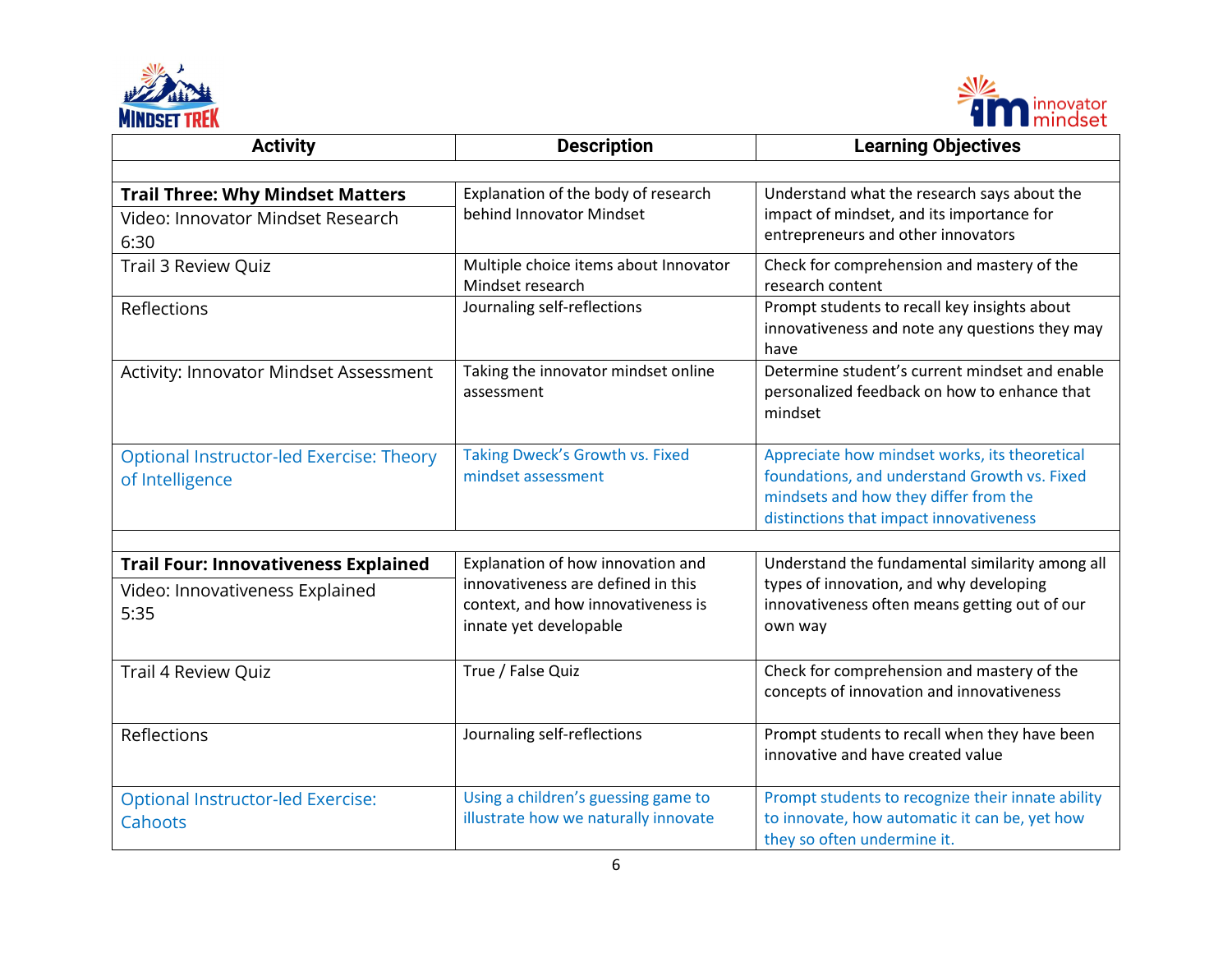



| <b>Activity</b>                                                                             | <b>Description</b>                                                                                 | <b>Learning Objectives</b>                                                                                          |
|---------------------------------------------------------------------------------------------|----------------------------------------------------------------------------------------------------|---------------------------------------------------------------------------------------------------------------------|
|                                                                                             |                                                                                                    |                                                                                                                     |
| <b>Trail Five: State Quo Cycle</b><br>Video: Two Mindsets - The Status Quo<br>Cycle<br>4:45 | Description of the Status Quo Cycle and<br>it effects                                              | Understand how we so often get trapped in the<br>Status Quo and resist innovation                                   |
| <b>Trail 5 Review Quiz</b>                                                                  | True / False Quiz                                                                                  | Check for comprehension and mastery of the<br>concepts of the Status Quo Cycle                                      |
| Reflections                                                                                 | Journaling self-reflections                                                                        | Prompt students to recall when they have<br>observed the Status Quo Cycle, and what impact<br>it had.               |
| <b>Optional Instructor-led Exercise:</b><br>Recognizing the Status Quo Cycle                | Asking students to volunteer examples<br>of the Status Quo Cycle and discuss its<br>effect         | Recognize the Status Quo Cycle in ourselves and<br>others                                                           |
|                                                                                             |                                                                                                    |                                                                                                                     |
| <b>Trail Six: Innovation Cycle</b><br>Video: Two Mindsets - The Innovation<br>Cycle<br>6:22 | Description of the Innovation Cycle, its<br>effects and how it compares to the<br>Status Quo Cycle | Understand how innovation occurs and its<br>universality                                                            |
| Exercise: Sorting Between Two Cycles                                                        | Drag and drop matching the<br>characteristics of these two cycles                                  | Enable students to readily distinguish between<br>the Status Quo and Innovation Cycles                              |
| Reflections                                                                                 | Journaling self-reflections                                                                        | Prompt students to recall when they have<br>observed the Innovation Cycle, and what impact<br>it had.               |
| <b>Optional Instructor-led Exercise:</b><br>Recognizing the Innovation Cycle                | Asking students to volunteer examples<br>of the Innovation Cycle and discuss its<br>effect         | Recognize the Innovation Cycle in ourselves and<br>others, and understand how it drives our capacity<br>to innovate |
| <b>Optional Instructor-led Exercise:</b><br>Cahoots                                         | students after they have been introduced to the Innovation Cycle.                                  | This exercise can be used here instead of after Trail Four. It may be more meaningful to                            |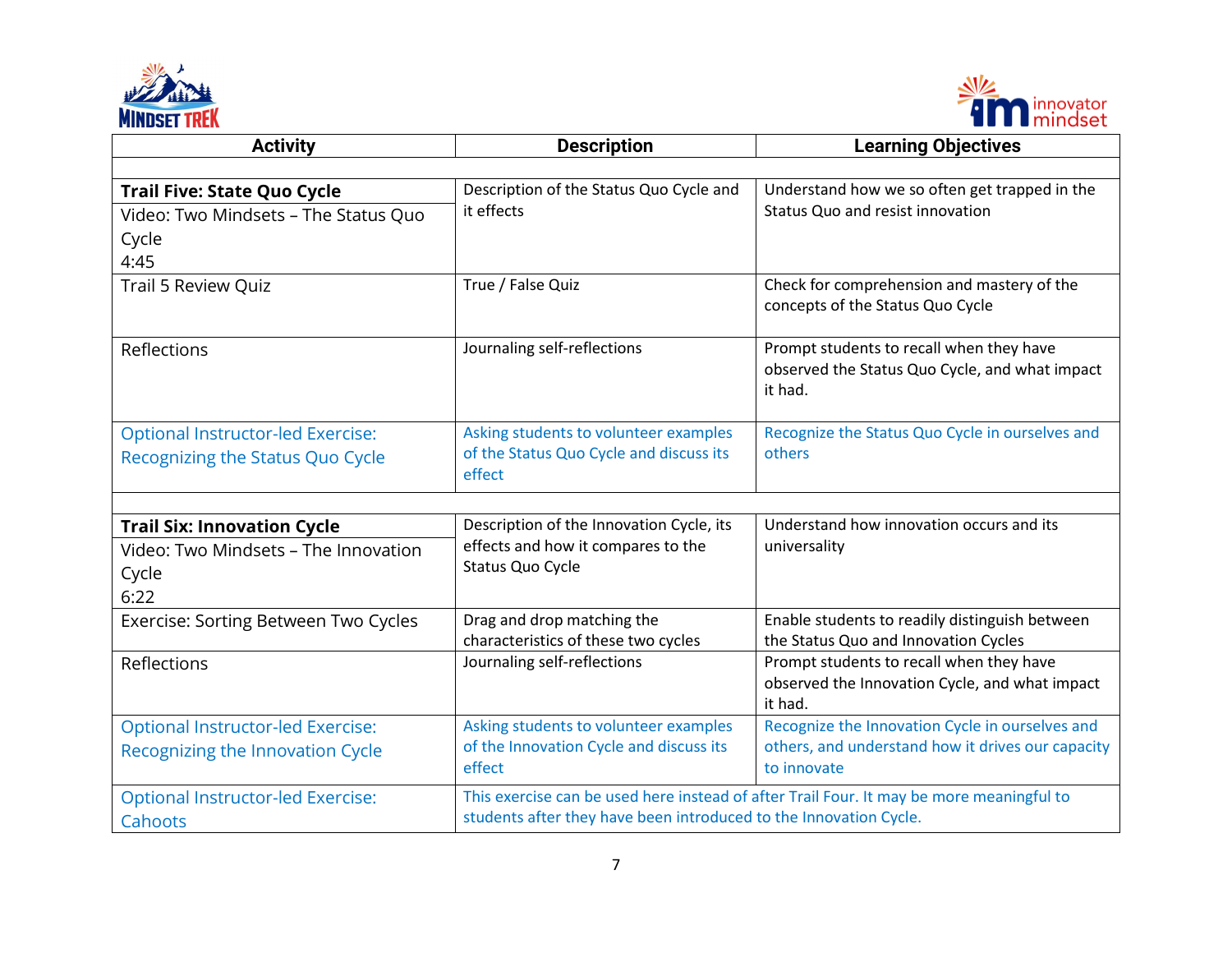



| <b>Activity</b>                                                                                                                               | <b>Description</b>                                                                                                                                                  | <b>Learning Objectives</b>                                                                                                                                                                                   |
|-----------------------------------------------------------------------------------------------------------------------------------------------|---------------------------------------------------------------------------------------------------------------------------------------------------------------------|--------------------------------------------------------------------------------------------------------------------------------------------------------------------------------------------------------------|
|                                                                                                                                               |                                                                                                                                                                     |                                                                                                                                                                                                              |
| <b>Optional Instructor-led Exercise:</b><br>SQ vs. IC in Business                                                                             | Posing business activities and having<br>students sort then according the cycle<br>they fit.                                                                        | Distinguish between the Status Quo and<br>Innovation Cycles in a business context                                                                                                                            |
| <b>Optional Instructor-led Exercise:</b><br>SQ vs. IC among Professions                                                                       | Using related occupations to distinguish<br>between these two cycles                                                                                                | Distinguish between the Status Quo and<br>Innovation Cycles in professional roles                                                                                                                            |
| <b>Optional Instructor-led Exercise</b><br>Tools of an Innovator -Mapping<br>common innovation strategies onto the<br><b>Innovation Cycle</b> | Explaining how a wide range of<br>innovation methodologies all map onto<br>the Innovation Cycle, and perhaps<br>segueing into one or more of those<br>methodologies | Understand how to "translate" a variety of<br>Innovation tools and strategies (design thinking,<br>lean startup, etc.) using the Innovation Cycle to<br>identify their key components, strengths and<br>gaps |
| <b>Trail Seven: Choosing a Mindset</b>                                                                                                        | Describing how to navigate the Status                                                                                                                               | Understand how the Status Quo Cycle interferes                                                                                                                                                               |
| Video: Choosing a Mindset<br>10:15                                                                                                            | Quo and Innovation Cycles to optimize<br>both                                                                                                                       | with the Innovation Cycle, how the Innovation<br>Cycle mitigates the Status Quo Cycle, and what<br>makes an optimal mindset                                                                                  |
| Trail 7 Review Quiz                                                                                                                           | True / False Quiz                                                                                                                                                   | Check for comprehension and mastery of the<br>concepts of the Innovation Cycle                                                                                                                               |
| Reflections                                                                                                                                   | Journaling self-reflections                                                                                                                                         | Prompt students to reflect on which of these<br>cycles they tend to favor and how strongly                                                                                                                   |
| <b>Optional Instructor-led Activity:</b><br><b>Discussion</b>                                                                                 | encouraged to foster a dialogue with students to clarify any misconceptions.                                                                                        | Some students may struggle to grasp the full implications of these patterns. Instructors are                                                                                                                 |
| <b>Optional Instructor-led Exercise:</b><br><b>The Martian</b>                                                                                | Using the movie The Martian to<br>illustrate these two cycles in action                                                                                             | Distinguish between the Status Quo and<br>Innovation Cycles and understand how they<br>interact                                                                                                              |
| <b>Optional Instructor-led Exercise:</b><br><b>Types of Feedback</b>                                                                          | Prompting students to identify various<br>types of feedback in a variety of<br>contexts                                                                             | Appreciate how pervasive feedback is in<br>everything we experience-and how helpful it is<br>to be attuned to that feedback                                                                                  |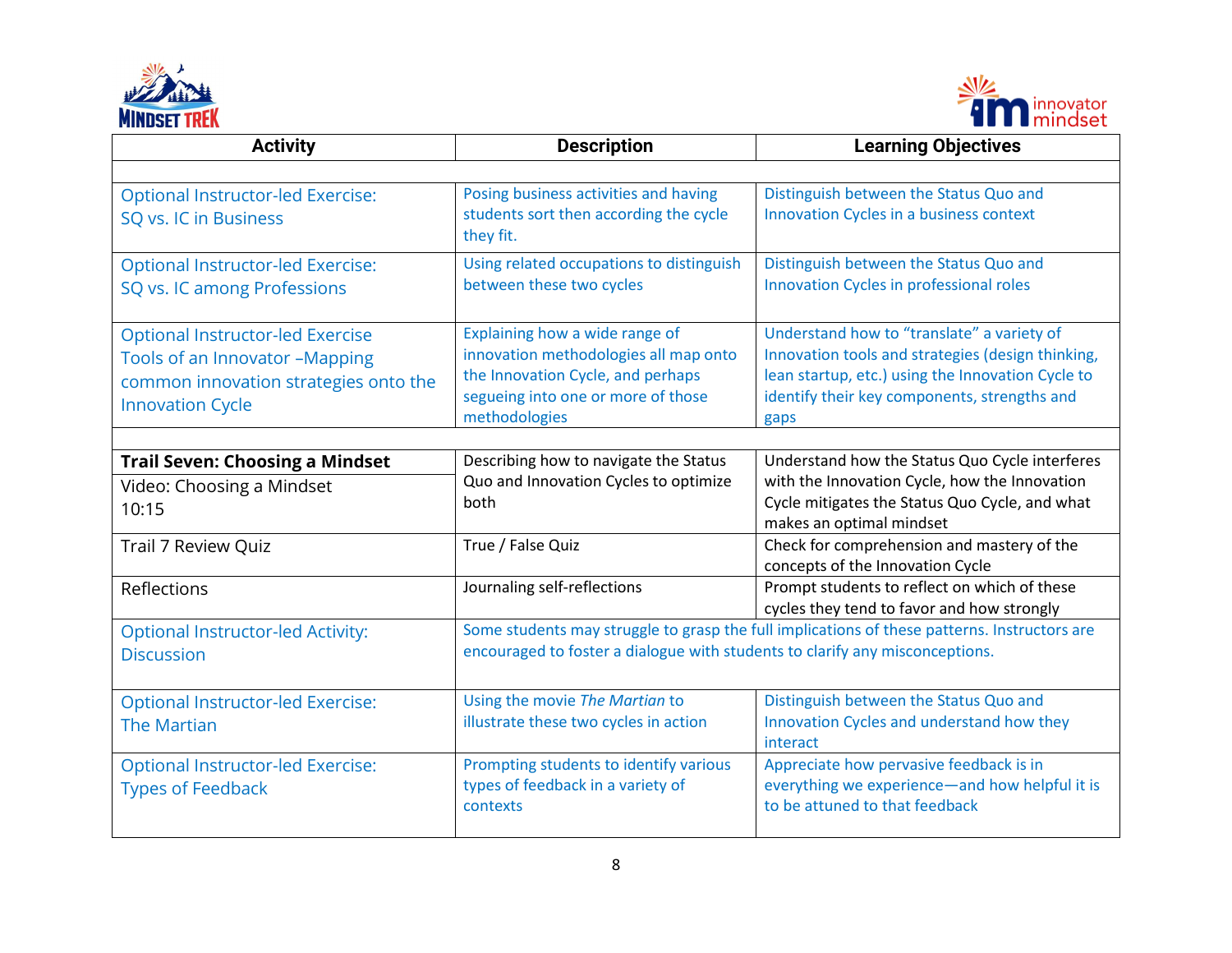



| <b>Activity</b>                                                                                                              | <b>Description</b>                                                                                                                                  | <b>Learning Objectives</b>                                                                                                                 |
|------------------------------------------------------------------------------------------------------------------------------|-----------------------------------------------------------------------------------------------------------------------------------------------------|--------------------------------------------------------------------------------------------------------------------------------------------|
|                                                                                                                              |                                                                                                                                                     |                                                                                                                                            |
| <b>Trail Eight: Your Innovator Mindset</b><br><b>Snapshot</b><br>Video: Interpreting Your Innovator<br>Mindset Snapshot 4:53 | Explaining what a student's IM Snapshot<br>is and is not saying about them.                                                                         | Understand how to interpret the kind of<br>feedback provided in the Innovator Mindset<br>Snapshot                                          |
| <b>Trail 8 Review Quiz</b>                                                                                                   | True / False Quiz                                                                                                                                   | Check for understanding of the content of a<br>student's the Innovator Mindset Snapshot                                                    |
| <b>Innovator Mindset Dashboard</b>                                                                                           | Revealing the results of student's<br><b>Innovator Mindset assessment</b>                                                                           | Gain personal feedback on a student's mindset<br>and understand how to interpret that feedback                                             |
| Video 8.1 Dashboard Explainer<br>6:28                                                                                        | Explain how to read the graphs and<br>other feedback in the student's IM<br>Snapshot Dashboard                                                      |                                                                                                                                            |
| Reflections                                                                                                                  | Journaling self-reflections                                                                                                                         | Prompt students to reflect on the feedback from<br>their IM Snapshot                                                                       |
|                                                                                                                              |                                                                                                                                                     |                                                                                                                                            |
| <b>Trail Nine: Telling Your Story</b><br>Video: Telling Your Story<br>5:55                                                   | Explaining how the Innovation Cycle and<br>its Phases and Profiles tell a personal<br>story, and how to draw out those<br>narratives                | Understand how to craft personal self-narratives<br>based on the feedback from the Innovator<br>Mindset Snapshot                           |
| <b>Optional Instructor-led Activity:</b><br><b>Creating a Personal Narrative</b>                                             | Prompt students to develop narratives<br>for their Snapshot results.                                                                                | Understand that one can "pickup" the Innovation<br>Cycle in any Phase, depending on the objective<br>and the nature of the challenge       |
|                                                                                                                              |                                                                                                                                                     |                                                                                                                                            |
| <b>Trail Ten: Innovator Mindset Phases</b>                                                                                   | Student chooses a Phase to start with<br>and then continues around the<br><b>Innovation Cycle</b>                                                   | Understand how to interpret and apply the<br>Snapshot feedback, Phase by Phase, to develop<br>the Habits of an Innovator                   |
| <b>Optional Instructor-led Exercise:</b><br>Determining Where to Join the<br><b>Innovation Cycle</b>                         | Explore a variety of situations that<br>students may experience as innovators<br>and discuss where that puts them in the<br><b>Innovation Cycle</b> | Understand how to decide where to join in the<br>Innovation Cycle, and that is a continuous<br>iterative process with no beginning or end. |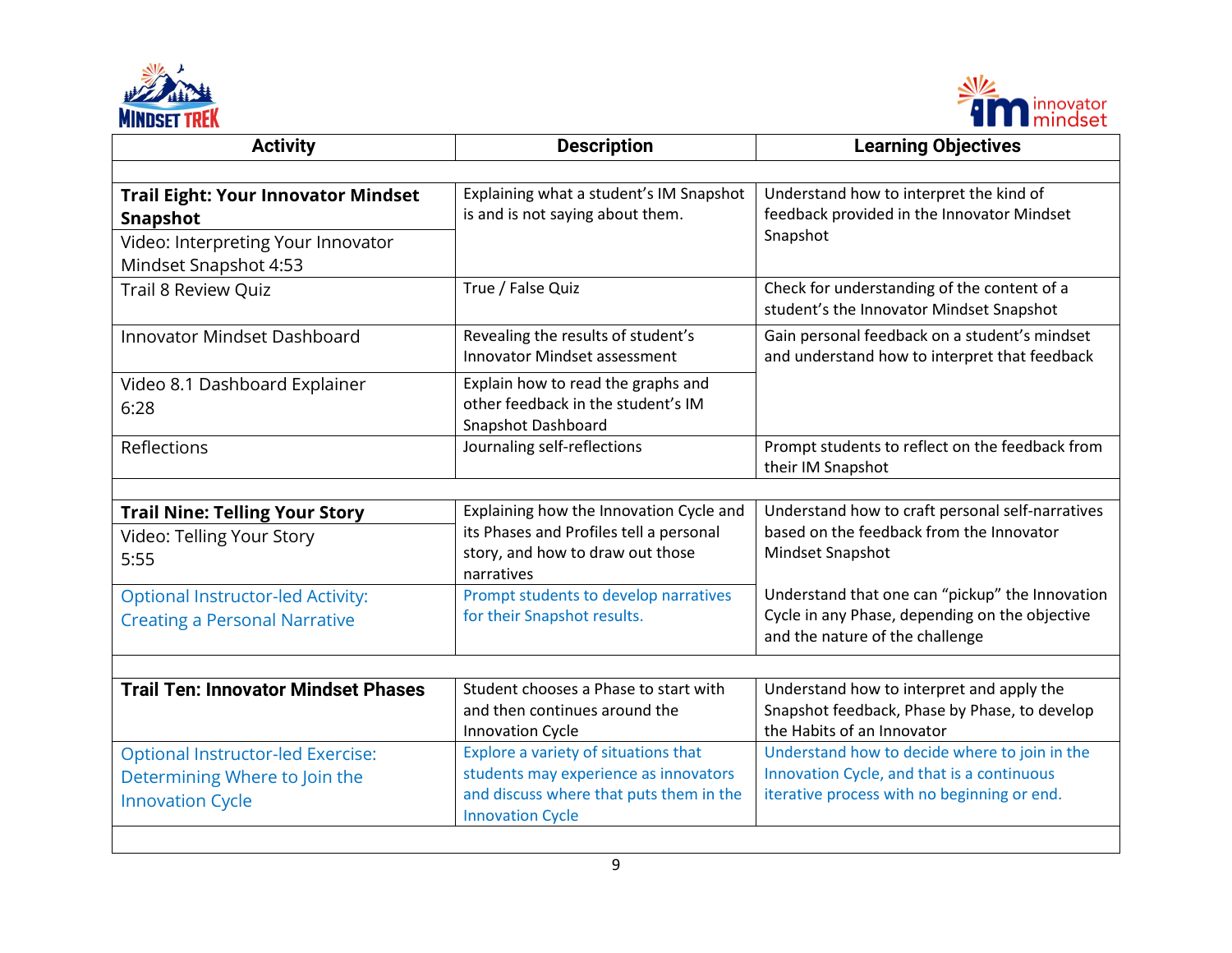



| <b>Activity</b>                                                                                        | <b>Description</b>                                                                                                                             | <b>Learning Objectives</b>                                                                                                                                                                                                                                                                                      |
|--------------------------------------------------------------------------------------------------------|------------------------------------------------------------------------------------------------------------------------------------------------|-----------------------------------------------------------------------------------------------------------------------------------------------------------------------------------------------------------------------------------------------------------------------------------------------------------------|
|                                                                                                        |                                                                                                                                                |                                                                                                                                                                                                                                                                                                                 |
| <b>Idea Phase Path</b><br>Video: Developing Creativity<br>4:00                                         | Explore the meaning and implications of<br>the Idea Phase<br>Explain the distinctions in the Idea Phase<br>that drive innovation or hinder it  | Understand how to develop the personal<br>attributes of creativity, why it's important for<br>successful innovation, and how it fits into the<br><b>Innovation Cycle</b><br>Understand why innovation requires that our<br>imagination dominates our knowledge<br>Understand the distinctions, goals, risks and |
| IM Dashboard: Idea Phase                                                                               | Revealing students' personal results in<br>the Idea Phase                                                                                      | potential biases in the Idea Phase<br>Gain personal feedback and guidance in the Idea<br>Phase and understand how to interpret and apply<br>that feedback                                                                                                                                                       |
| Video: Creative Habits of an Innovator<br>5:09                                                         | Explain the Creative habits of successful<br>innovators                                                                                        | Learn the habits that drive innovation success in<br>the Idea Phase                                                                                                                                                                                                                                             |
| Exercise: Sorting Between Two Cycles                                                                   | Sort Idea Phase activities into the Status<br>Quo and Innovation Cycles                                                                        | Readily distinguish between approaches that<br>favor the Status Quo or Innovation Cycles                                                                                                                                                                                                                        |
| Reflections                                                                                            | Journaling self-reflections                                                                                                                    | Prompt students to reflect on the feedback from<br>their IM Snapshot in the Idea Phase                                                                                                                                                                                                                          |
| Mindset Guidance                                                                                       | Develop a personal plan for cultivating<br>these habits                                                                                        | Begin developing and practicing the habits of an<br>innovator                                                                                                                                                                                                                                                   |
| <b>Optional Instructor-led Exercise:</b><br>Creating a Personal Narratives in the<br><b>Idea Phase</b> | Prompt students to develop narratives<br>for their Snapshot results.                                                                           | Understand how to interpret and apply IM<br>Snapshot feedback in the Idea Phase                                                                                                                                                                                                                                 |
| <b>Optional Instructor-led Exercise:</b><br><b>Bad Product Ideas</b>                                   | Challenge student teams to come up<br>with hopelessly bad product ideas, and<br>then challenge other teams to find<br>potential in those ideas | Understand the importance of looking for<br>potential in ideas, rather than flaws                                                                                                                                                                                                                               |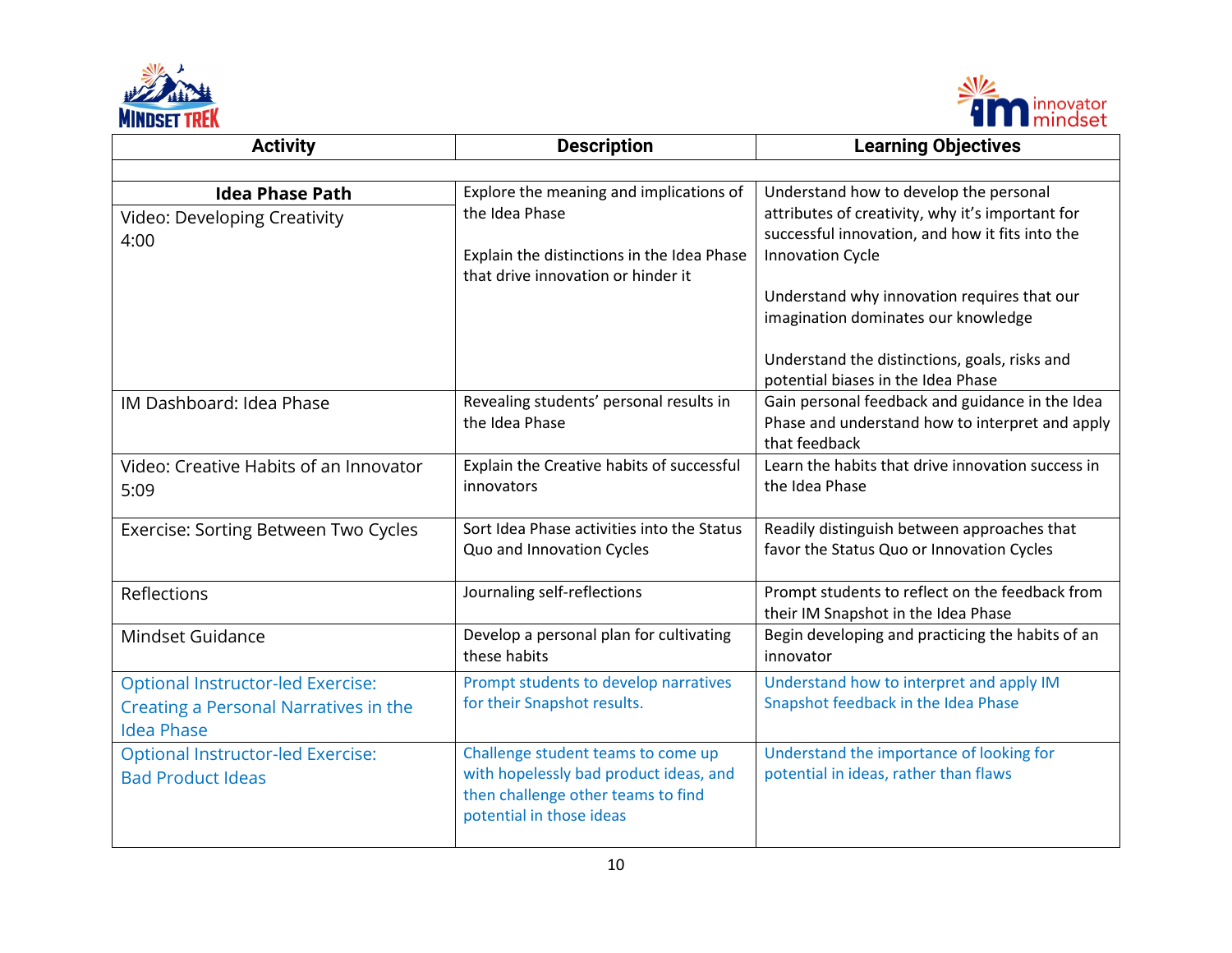



| <b>Activity</b>                                                                                         | <b>Description</b>                                                                                                                                                               | <b>Learning Objectives</b>                                                                                                                                                                                                                                                 |
|---------------------------------------------------------------------------------------------------------|----------------------------------------------------------------------------------------------------------------------------------------------------------------------------------|----------------------------------------------------------------------------------------------------------------------------------------------------------------------------------------------------------------------------------------------------------------------------|
|                                                                                                         |                                                                                                                                                                                  |                                                                                                                                                                                                                                                                            |
| <b>Action Phase Path</b><br>Video: Building Bravery<br>4:22                                             | Explore the meaning and implications of<br>the Action Phase<br>Explain the distinctions in the Action<br>Phase that drive innovation or hinder it                                | Understand how to develop the personal<br>attributes needed in the Action Phase, why<br>they're important for successful innovation, and<br>how they fit into the Innovation Cycle<br>Understand why innovation requires<br>experimentation, exploration, and taking risks |
|                                                                                                         |                                                                                                                                                                                  | Understand the distinctions, goals, risks and<br>potential biases in the Action Phase                                                                                                                                                                                      |
| IM Dashboard: Action Phase                                                                              | Revealing students' personal results in<br>the Action Phase                                                                                                                      | Gain personal feedback and guidance in the<br>Action Phase and understand how to interpret<br>and apply that feedback                                                                                                                                                      |
| Video: Brave Habits of an Innovator<br>3:24                                                             | Explain the Brave habits of successful<br>innovators                                                                                                                             | Learn the habits that drive innovation success in<br>the Action Phase                                                                                                                                                                                                      |
| Exercise: Sorting Between Two Cycles                                                                    | Sort Action Phase activities into the<br>Status Quo and Innovation Cycles                                                                                                        | Readily distinguish between approaches that<br>favor the Status Quo or Innovation Cycles                                                                                                                                                                                   |
| Reflections                                                                                             | Journaling self-reflections                                                                                                                                                      | Prompt students to reflect on the feedback from<br>their IM Snapshot in the Action Phase                                                                                                                                                                                   |
| Mindset Guidance                                                                                        | Develop a personal plan for cultivating<br>these habits                                                                                                                          | Begin developing and practicing the habits of an<br>innovator                                                                                                                                                                                                              |
| <b>Optional Instructor-led Exercise:</b><br>Creating a Personal Narrative in the<br><b>Action Phase</b> | Prompt students to develop narratives<br>for their Snapshot results.                                                                                                             | Understand how to interpret and apply IM<br>Snapshot feedback in the Action Phase                                                                                                                                                                                          |
| <b>Optional Instructor-led Exercise:</b><br><b>Taking Action</b>                                        | Prompt students to recall when they<br>have acted on their ideas and decisions,<br>and reflect on whether they are applying<br>a proven approach or testing new<br>possibilities | Recognize two different ways of taking action and<br>understand how they impact our ability to<br>innovate                                                                                                                                                                 |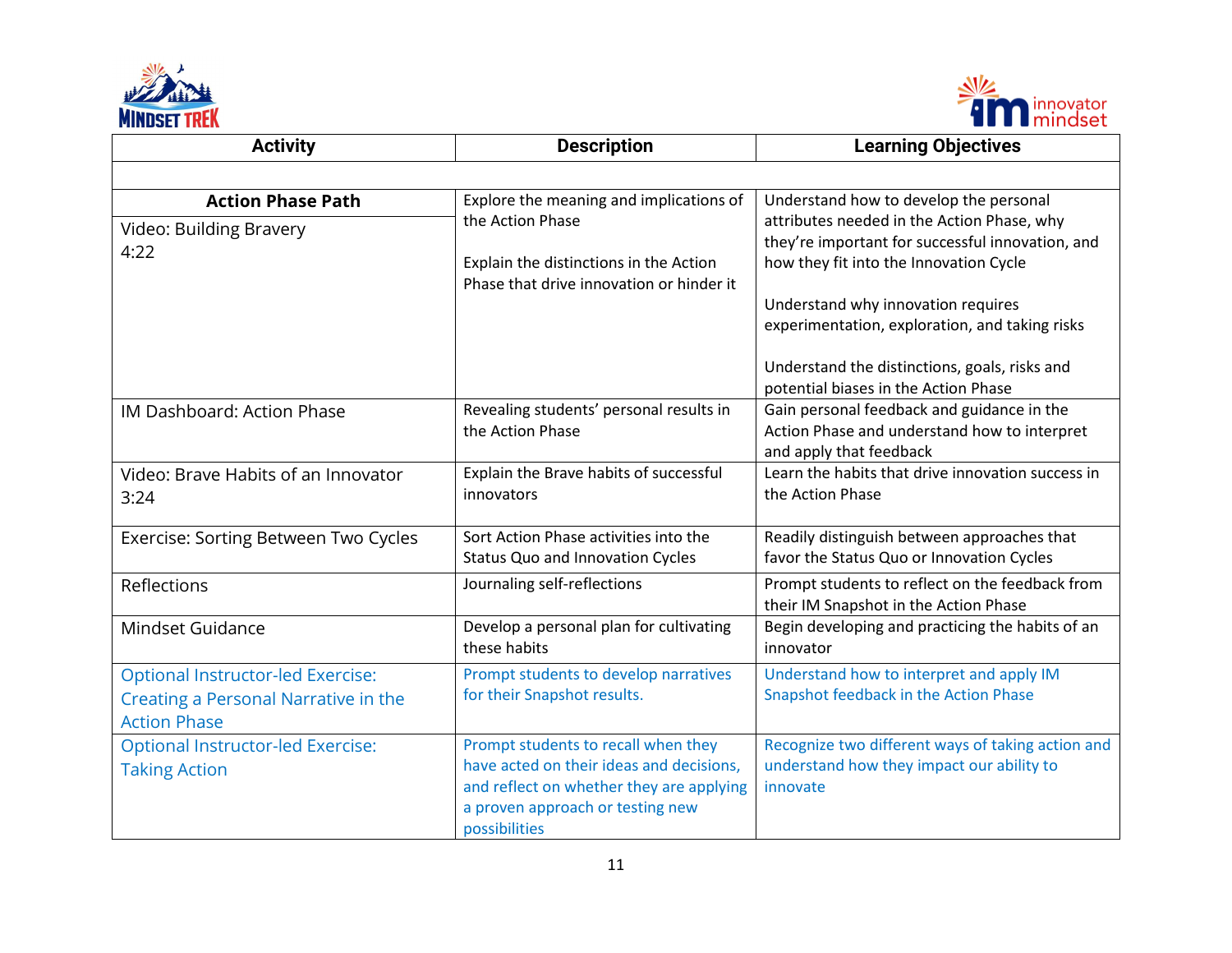



| <b>Activity</b>                           | <b>Description</b>                                                                  | <b>Learning Objectives</b>                                                                |
|-------------------------------------------|-------------------------------------------------------------------------------------|-------------------------------------------------------------------------------------------|
|                                           |                                                                                     |                                                                                           |
| <b>Reality Phase Path</b>                 | Explore the meaning and implications of                                             | Understand how to develop the personal                                                    |
| <b>Video: Building Awareness</b>          | the Reality Phase                                                                   | attributes needed in the Reality Phase, why                                               |
| 4:16                                      |                                                                                     | they're important for successful innovation, and                                          |
|                                           | Explain the distinctions in the Reality<br>Phase that drive innovation or hinder it | how they fit into the Innovation Cycle                                                    |
|                                           |                                                                                     | Understand why innovation requires awareness                                              |
|                                           |                                                                                     | and careful observation                                                                   |
|                                           |                                                                                     | Understand the distinctions, goals, risks and                                             |
|                                           |                                                                                     | potential biases in the Reality Phase                                                     |
| IM Dashboard: Action Phase                | Revealing students' personal results in                                             | Gain personal feedback and guidance in the                                                |
|                                           | the Reality Phase                                                                   | Reality Phase and understand how to interpret                                             |
| Video: Aware Habits of an Innovator       | Explain the Aware habits of successful                                              | and apply that feedback<br>Learn the habits that drive innovation success in              |
|                                           | innovators                                                                          | the Reality Phase                                                                         |
| 4:28                                      |                                                                                     |                                                                                           |
| Exercise: Sorting Between Two Cycles      | Sort Reality Phase activities into the<br><b>Status Quo and Innovation Cycles</b>   | Readily distinguish between approaches that<br>favor the Status Quo or Innovation Cycles  |
|                                           |                                                                                     |                                                                                           |
| Reflections                               | Journaling self-reflections                                                         | Prompt students to reflect on the feedback from<br>their IM Snapshot in the Reality Phase |
| Mindset Guidance                          | Develop a personal plan for cultivating<br>these habits                             | Begin developing and practicing the habits of an<br>innovator                             |
| <b>Optional Instructor-led Exercise:</b>  | Prompt students to develop narratives                                               | Understand how to interpret and apply IM                                                  |
| Creating a Narrative in the Reality Phase | for their Snapshot results.                                                         | Snapshot feedback in the Reality Phase                                                    |
| <b>Optional instructor-led Exercise:</b>  | Using a public service announcement                                                 | Appreciate how challenging it can be to make                                              |
| Whodunnit                                 | video to illustrate change blindness                                                | accurate and complete observations                                                        |
| <b>Optional Instructor-led Exercise:</b>  | Using in-the-room observations to                                                   |                                                                                           |
| <b>Hair Over Ears</b>                     | illustrate how where we direct our                                                  | Understand that making good observations is a                                             |
|                                           | attention determines what we notice                                                 | disciplined and imaginative process                                                       |
| <b>Optional Instructor-led Exercise:</b>  | Famous exercise that illustrates how we                                             |                                                                                           |
| Invisible Gorilla                         | can miss the seemingly obvious                                                      |                                                                                           |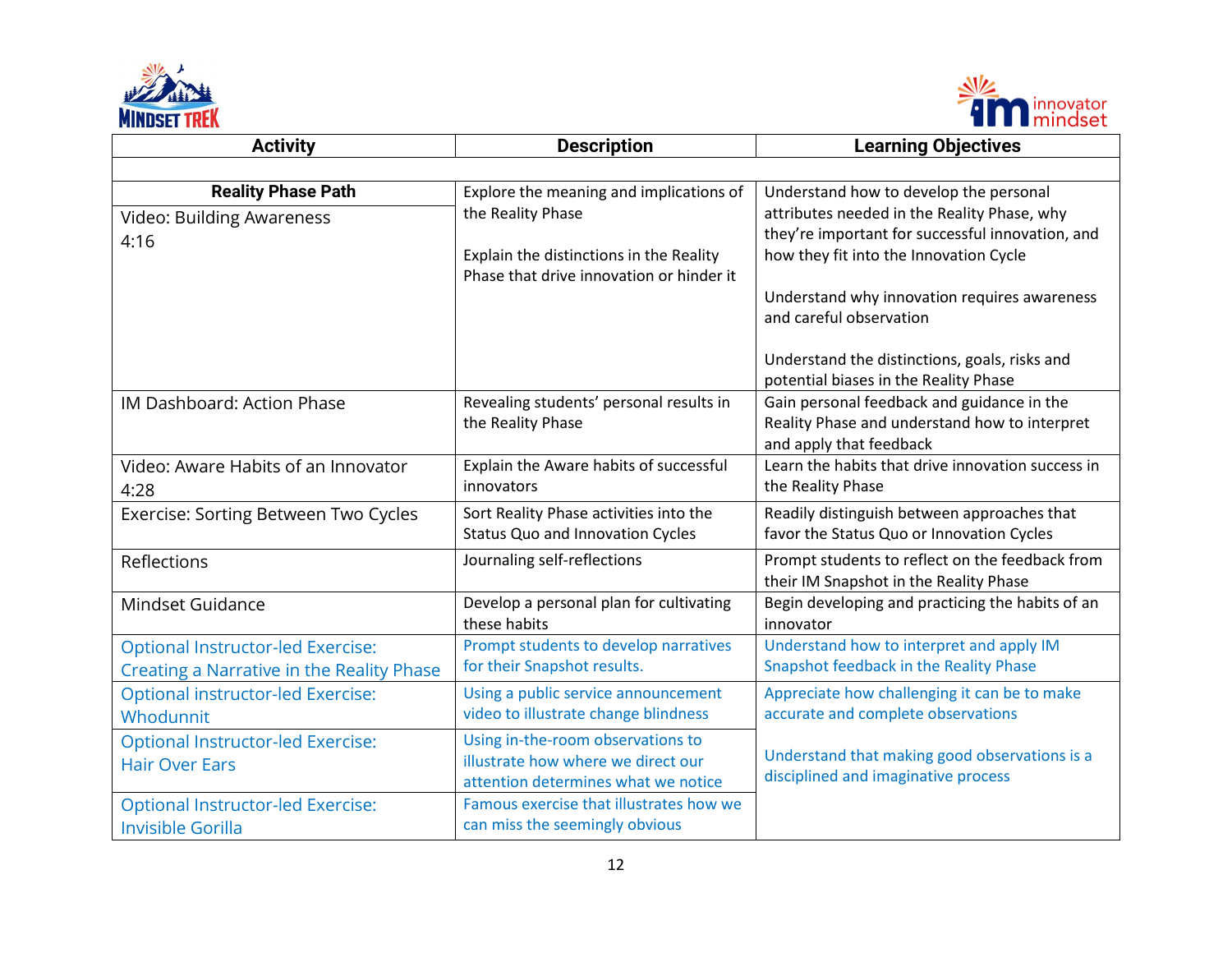



| <b>Activity</b>                                                                                           | <b>Description</b>                                                                                                                                    | <b>Learning Objectives</b>                                                                                                                                                                                                                                                                        |
|-----------------------------------------------------------------------------------------------------------|-------------------------------------------------------------------------------------------------------------------------------------------------------|---------------------------------------------------------------------------------------------------------------------------------------------------------------------------------------------------------------------------------------------------------------------------------------------------|
|                                                                                                           |                                                                                                                                                       |                                                                                                                                                                                                                                                                                                   |
| <b>Feedback Phase Path</b><br>Video: Developing Openness<br>4:24                                          | Explore the meaning and implications of<br>the Feedback Phase<br>Explain the distinctions in the Feedback<br>Phase that drive innovation or hinder it | Understand how to develop the personal<br>attributes needed in the Feedback Phase, why<br>they're important for successful innovation, and<br>how they fit into the Innovation Cycle<br>Understand why innovation requires openness<br>and a willingness to rethink what we believe to<br>be true |
|                                                                                                           |                                                                                                                                                       | Understand the distinctions, goals, risks and<br>potential biases in the Feedback Phase                                                                                                                                                                                                           |
| IM Dashboard: Feedback Phase                                                                              | Revealing students' personal results in<br>the Feedback Phase                                                                                         | Gain personal feedback and guidance in the<br>Feedback Phase and understand how to interpret<br>and apply that feedback                                                                                                                                                                           |
| Video: Open Habits of an Innovator<br>3:39                                                                | Explain the Open habits of successful<br>innovators                                                                                                   | Learn the habits that drive innovation success in<br>the Feedback Phase                                                                                                                                                                                                                           |
| Exercise: Sorting Between Two Cycles                                                                      | Sort Feedback Phase activities into the<br>Status Quo and Innovation Cycles                                                                           | Readily distinguish between approaches that<br>favor the Status Quo or Innovation Cycles                                                                                                                                                                                                          |
| Reflections                                                                                               | Journaling self-reflections                                                                                                                           | Prompt students to reflect on the feedback from<br>their IM Snapshot in the Feedback Phase                                                                                                                                                                                                        |
| Mindset Guidance                                                                                          | Develop a personal plan for cultivating<br>these habits                                                                                               | Begin developing and practicing the habits of an<br>innovator                                                                                                                                                                                                                                     |
| <b>Optional Instructor-led Exercise:</b><br>Creating a Personal Narrative in the<br><b>Feedback Phase</b> | Prompt students to develop narratives<br>for their Snapshot results.                                                                                  | Understand how to interpret and apply IM<br>Snapshot feedback in the Feedback Phase                                                                                                                                                                                                               |
| <b>Exercise: Mom and Candy</b>                                                                            | Using a brief scenario to illustrate how<br>easily and subconsciously we form<br>assumptions                                                          | Appreciate how easy it is to make hidden<br>assumptions, and how hard it can be to identify<br>them                                                                                                                                                                                               |
| <b>Exercise: Nine Dots Variation</b>                                                                      | Using a familiar puzzle to illustrate how<br>our assumptions can become self-<br>imposed barriers to finding solutions                                |                                                                                                                                                                                                                                                                                                   |